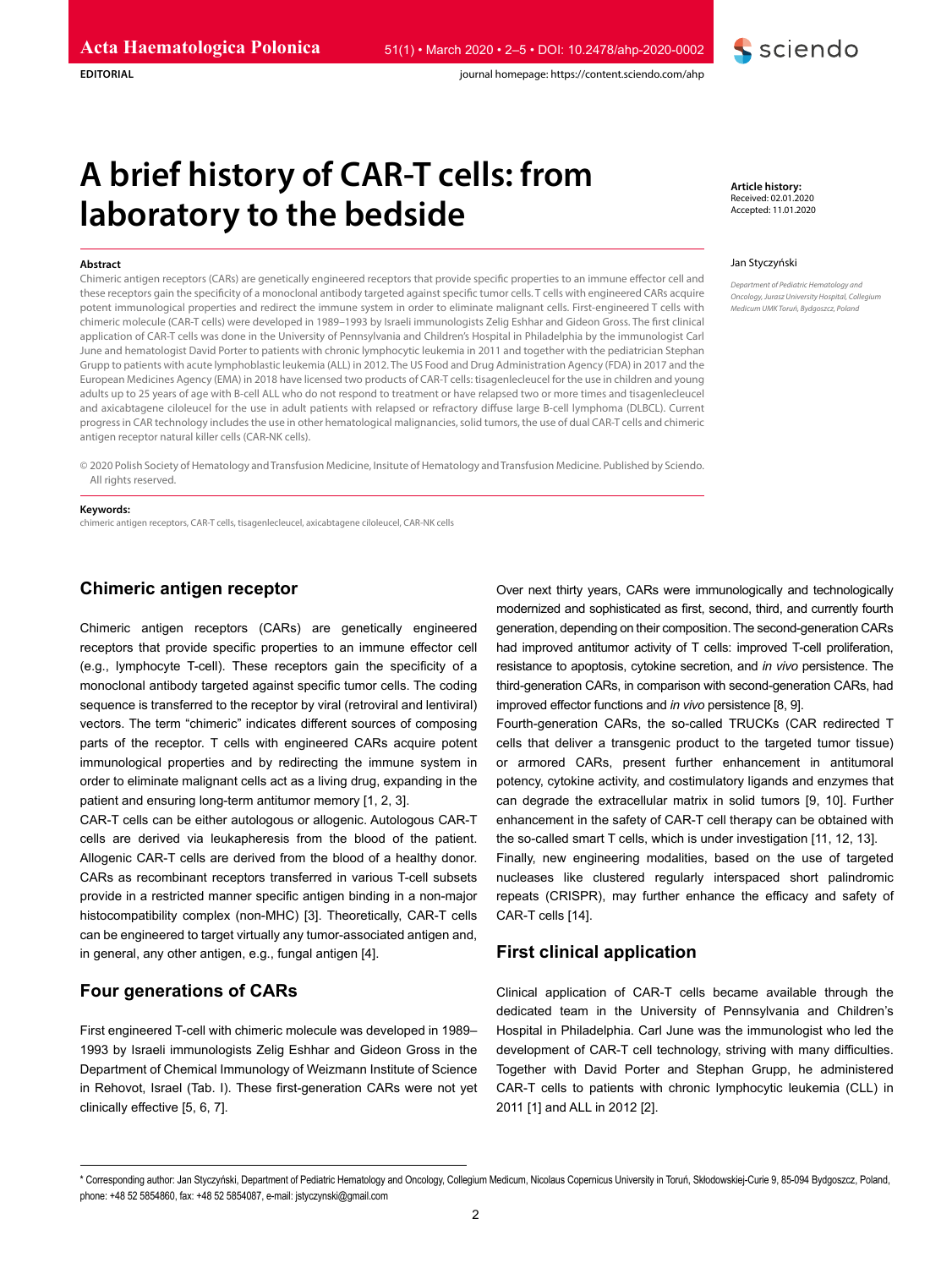The real progress was achieved with the first therapy in child with ALL: a 7-year-old Emily Whitehead with relapsed and refractory ALL, who was recommended to hospice, became the first child to receive CART-19 in 2012. She experienced all severe complications of this therapy, but she was finally cured. As a result, her survival helped reenergize a line of research that was near the failure [15].

# **Current status**

The US Food and Drug Administration Agency (FDA) and the European Medicines Agency (EMA) have licensed two products of CAR-T cells: tisagenlecleucel for the use in children and young adults up to 25 years of age with B-cell ALL that does not respond to treatment or has relapsed two or more times, and tisagenlecleucel and axicabtagene ciloleucel for the use in adult patients with relapsed or refractory diffuse large B-cell lymphoma (DLBCL) (Tab. II). Several other products are at different stages of research and progress toward registration (Tab. III).

*Table I. History of development of CAR effector cells*

# **Further progress and worldwide distribution**

Owing to emergence of relapse of ALL with cells that do not express CD19 in mechanisms of a phenomenon known as antigen escape, the Phase I study with the use of CAR-T cells with dual targeting of CD19/CD22 has demonstrated good efficacy, safety, and tolerability, thus opening possibility to trials studying bispecific targeting to circumvent CD19 down-regulation [17, 23, 24].

An option to increase the potential of CAR-T cells is its enhancement by combining CAR-T cells with a monoclonal antibody targeting the human programmed death receptor 1 (anti-PD1) performed so far in the prostate cancer model [25].

As of December 2019, there were 284 ongoing clinical trials (www. clinicaltrials.gov) happening globally involving CAR-T cells, mostly in the USA (130) and China (124), most of them in hematological malignancies (ALL, non-Hodgkin lymphoma, multiple myeloma), targeting mostly CD19 and also CD20, CD22, and BCMA, almost exclusively CAR-T cells, but in 10 cases also CAR-NK [16] (majority in China). Currently, at least 24 countries use CAR-T cell technology in therapy [26].

| uwio ii i iiotoi y oi uoroiopiiioiit oi ortit oilootoi |                                                                                                                                                                                                                                       |  |  |  |  |  |
|--------------------------------------------------------|---------------------------------------------------------------------------------------------------------------------------------------------------------------------------------------------------------------------------------------|--|--|--|--|--|
| Year                                                   | <b>Achievement</b>                                                                                                                                                                                                                    |  |  |  |  |  |
| 1989                                                   | Generation of effector T cells expressing chimeric T-cell receptor [5, 6]                                                                                                                                                             |  |  |  |  |  |
| 1993                                                   | First-generation CAR-T cells, not clinically effective [7]                                                                                                                                                                            |  |  |  |  |  |
| 2002                                                   | First effective CAR-T cells against prostate cancer antigen in the laboratory                                                                                                                                                         |  |  |  |  |  |
| 2003                                                   | Second-generation CARs: CD19-directed CAR-T cells can kill leukemia cells in mouse                                                                                                                                                    |  |  |  |  |  |
| 2009                                                   | CD19 CAR-T cells used in relapsed/refractory leukemia                                                                                                                                                                                 |  |  |  |  |  |
| 2011                                                   | CD19 CAR-T cells in patients with chronic lymphocytic leukemia [1]                                                                                                                                                                    |  |  |  |  |  |
| 2013                                                   | CD19 CAR-T cells in pediatric acute lymphoblastic leukemia [2]                                                                                                                                                                        |  |  |  |  |  |
| 2013                                                   | Science magazine announced cancer immunotherapy as "Breakthrough of the Year"                                                                                                                                                         |  |  |  |  |  |
| 2014                                                   | Third-generation CAR-T cells: inducible caspase-9 suicide gene system as a "safety switch" to limit on-target, off-tumor toxicities [8]                                                                                               |  |  |  |  |  |
| 2015                                                   | Fourth-generation CARs, the so-called TRUCKs (CAR redirected T cells that deliver a transgenic product to the targeted tumor tissue) or armored CARs,<br>which produce other molecules built and being tested for ovarian cancer [10] |  |  |  |  |  |
| 2015                                                   | Concept of CAR-NK cells [16]                                                                                                                                                                                                          |  |  |  |  |  |
| 2017                                                   | Clustered regularly interspaced short palindromic repeats (CRISPR) used to optimize CAR placement in T cells [14]                                                                                                                     |  |  |  |  |  |
| 2017                                                   | FDA approves CD19-CAR-T cells for relapsed/refractory acute lymphoblastic leukemia in children and young adults                                                                                                                       |  |  |  |  |  |
| 2017                                                   | FDA approves CD19-CAR-T cells for relapsed/refractory DLBCL in adults                                                                                                                                                                 |  |  |  |  |  |
| 2018                                                   | EMA approves CD19-CAR-T cells for relapsed/refractory acute lymphoblastic leukemia in children and young adults and for relapsed/refractory DLBCL in adults                                                                           |  |  |  |  |  |
| 2019                                                   | Dual CD19/CD22 CAR-T cells in acute lymphoblastic leukemia in children and adults [17]                                                                                                                                                |  |  |  |  |  |

*CAR – chimeric antigen receptor; CRISPR – clustered regularly interspaced short palindromic repeats; FDA – US Food and Drug Administration Agency; EMA – European Medicines Agency; DLBCL – diffuse large B-cell lymphoma.*

| Table II. Approval of CAR-T cell technology for clinical use |  |  |  |
|--------------------------------------------------------------|--|--|--|
|--------------------------------------------------------------|--|--|--|

| <b>Date</b>         | <b>Authorities</b>                  | <b>CAR-T cell</b>                                    | <b>Study</b>                    | <b>Indications</b>                                                                                                                       |
|---------------------|-------------------------------------|------------------------------------------------------|---------------------------------|------------------------------------------------------------------------------------------------------------------------------------------|
| August 30,<br>2017  | US Food and Drug<br>Administration  | Tisagenlecleucel (Kymriah,<br>Novartis)              | ELIANA, Maude et<br>al. [18]    | Children and young adults up to 25 years of age with<br>B-cell ALL who do not respond to treatment or have<br>relapsed two or more times |
| October 18.<br>2017 | US Food and Drug<br>Administration  | Axicabtagene ciloleucel (Yescar-<br>ta, Gilead-Kite) | ZUMA-1, Neelapu<br>et al. [19]  | Adult patients with relapsed or refractory DLBCL                                                                                         |
| May 1, 2018         | US Food and Drug<br>Administration  | Tisagenlecleucel (Kymriah,<br>Novartis)              | JULIET, Schuster et<br>al. [20] | Adult patients with relapsed or refractory DLBCL,<br>high grade B-cell lymphoma, and DLBCL arising from<br>follicular lymphoma           |
| June 28, 2018       | <b>European Medicines</b><br>Agency | Tisagenlecleucel (Kymriah,<br>Novartis)              | ELIANA, Maude et<br>al. [18]    | Children and young adults up to 25 years of age with<br>B-cell ALL who do not respond to treatment or have<br>relapsed two or more times |
| June 28, 2018       | <b>European Medicines</b><br>Agency | Axicabtagene ciloleucel (Yescar-<br>ta, Gilead-Kite) | ZUMA-1, Neelapu<br>et al. [19]  | Adult patients with relapsed or refractory DLBCL                                                                                         |

*CAR – chimeric antigen receptor; ALL – acute lymphoblastic leukemia; DLBCL – diffuse large B-cell lymphoma.*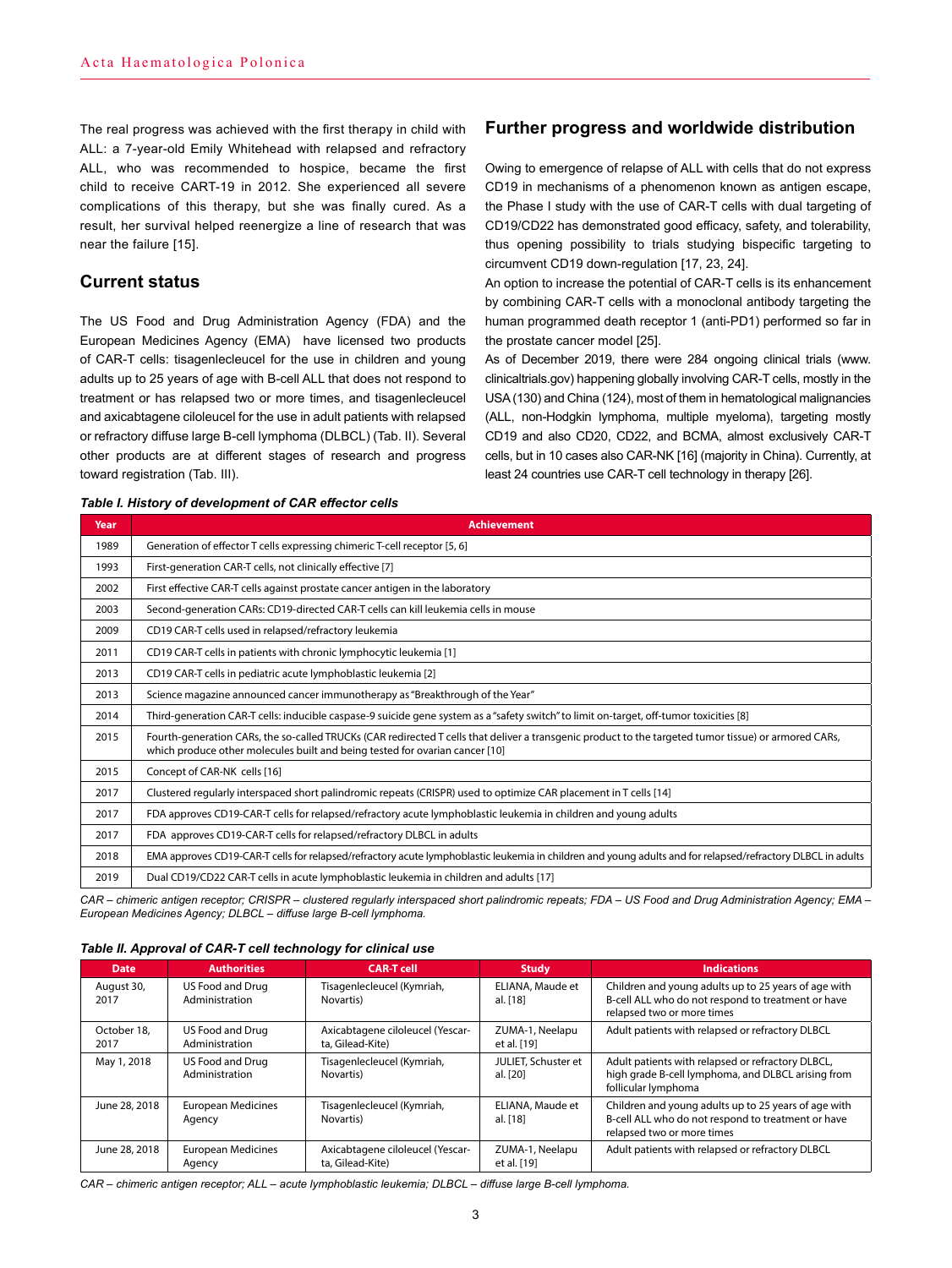## *Table III. Advanced research in CAR-T cell application*

| <b>CAR-T cell</b>                                                              | <b>Study</b>                                                                                                                                                             | <b>Indications</b>                                                                                | <b>Comments</b>                                                                                                                                                                                                                    |
|--------------------------------------------------------------------------------|--------------------------------------------------------------------------------------------------------------------------------------------------------------------------|---------------------------------------------------------------------------------------------------|------------------------------------------------------------------------------------------------------------------------------------------------------------------------------------------------------------------------------------|
| Lisocabtagene maraleucel (Lisocel,<br>Bristol-Myers Squibb/Celgene<br>Company) | TRANSCEND NHL 001 trial, Abramson<br>et al. [21]                                                                                                                         | Adult patients with relapsed or refrac-<br>tory (R/R) DLBCL after at least two<br>prior therapies | Application to FDA (December 18,<br>2019)                                                                                                                                                                                          |
| Idecabtagene Vicleucel (CT053,<br><b>CARsgen Therapeutics</b> )                | KarMMa                                                                                                                                                                   | Multiple myeloma                                                                                  | The FDA has given (September 5,<br>2019) orphan drug status to CT053<br>(anti-B-cell maturation antigen (an-<br>ti-BCMA)), an investigational chimeric<br>antigen receptor T-cell therapy for the<br>treatment of multiple myeloma |
| Anti-BCMA CAR-T cell bb2121 therapy<br>(Bluebird Bio and Celgene)              | CRB-401 trial, Raje et al. [22]                                                                                                                                          | Relapsed or refractory multiple<br>myeloma                                                        | The product was granted break-<br>through therapy designation by<br>the FDA in November 2017 and will<br>thus receive expedited review by the<br>agency. It has also been fast-tracked<br>in Europe                                |
| Axicabtagene ciloleucel (Yescarta,<br>Gilead-Kite)                             | ZUMA-3 (adult) and ZUMA-4 (pediat-<br>ric and adolescents 2-21 years)<br>1. Shah BD et al. ASCO 2019. Abstract<br>7006<br>2. Lee DW et al. ESMO 2017. Abstract<br>1008PD | ALL in children and adults                                                                        | Registration in progress                                                                                                                                                                                                           |

*CAR – chimeric antigen receptor; NHL – non-Hodgkin lymphoma; DLBCL – diffuse large B-cell lymphoma; FDA – US Food and Drug Administration Agency; ALL – acute lymphoblastic leukemia.*

#### *Acknowledgments*

The author thanks Prof. Lidia Gil for critical review of the paper.

#### *Authors' contributions*

JS – the only author.

# *Conflict of interest*

The author was the participant of Novartis Advisory Board, has received lecture fee, and participated in meetings organized by Gilead. *Financial support*

No financial support.

#### *Ethics*

The work described in this article has been carried out in accordance with The Code of Ethics of the World Medical Association (Declaration of Helsinki) for experiments involving humans; EU Directive 2010/63/ EU for animal experiments; Uniform requirements for manuscripts submitted to biomedical journals.

## **References**

- [1] Porter DL, Levine BL, Kalos M, Bagg A, June CH. Chimeric antigen receptor-modified T cells in chronic lymphoid leukemia. N Engl J Med 2011;365:725–33.
- [2] Grupp SA, Kalos M, Barrett D, et al. Chimeric antigen receptor-modified T cells for acute lymphoid leukemia. N Engl J Med 2013;368:1509–18.
- [3] Heiblig M, Elhamri M, Michallet M, Thomas X. Adoptive immunotherapy for acute leukemia: New insights in chimeric antigen receptors. World J Stem Cells 2015;7:1022–38.
- [4] Seif M, Einsele H, Loffler J. CAR T cells beyond cancer: hope for immunomodulatory therapy of infectious diseases. Front Immunol 2019;10:2711.
- [5] Gross G, Waks T, Eshhar Z. Expression of immunoglobulin-T-cell receptor chimeric molecules as functional receptors with antibodytype specificity. Proc Natl Acad Sci U S A 1989;86:10024–8.
- [6] Gross G, Gorochov G, Waks T, Eshhar Z. Generation of effector T cells expressing chimeric T cell receptor with antibody type-specificity. Transplant Proc 1989;21:127–30.
- [7] Eshhar Z, Waks T, Gross G, Schindler DG. Specific activation and targeting of cytotoxic lymphocytes through chimeric single chains consisting of antibody-binding domains and the gamma or zeta subunits of the immunoglobulin and T-cell receptors. Proc Natl Acad Sci U S A 1993;90:720–4.
- [8] Gargett T, Brown MP. The inducible caspase-9 suicide gene system as a "safety switch" to limit on-target, off-tumor toxicities of chimeric antigen receptor T cells. Front Pharmacol 2014;5:235.
- [9] Hartmann J, Schussler-Lenz M, Bondanza A, Buchholz CJ. Clinical development of CAR T cells-challenges and opportunities in translating innovative treatment concepts. EMBO Mol Med 2017;9:1183–97.
- [10] Chmielewski M, Abken H. TRUCKs: the fourth generation of CARs. Expert Opin Biol Ther 2015;15:1145–54.
- [11] Zhang E, Xu H. A new insight in chimeric antigen receptor-engineered T cells for cancer immunotherapy. J Hematol Oncol 2017;10:1.
- [12] Cho JH, Collins JJ, Wong WW. Universal Chimeric Antigen Receptors